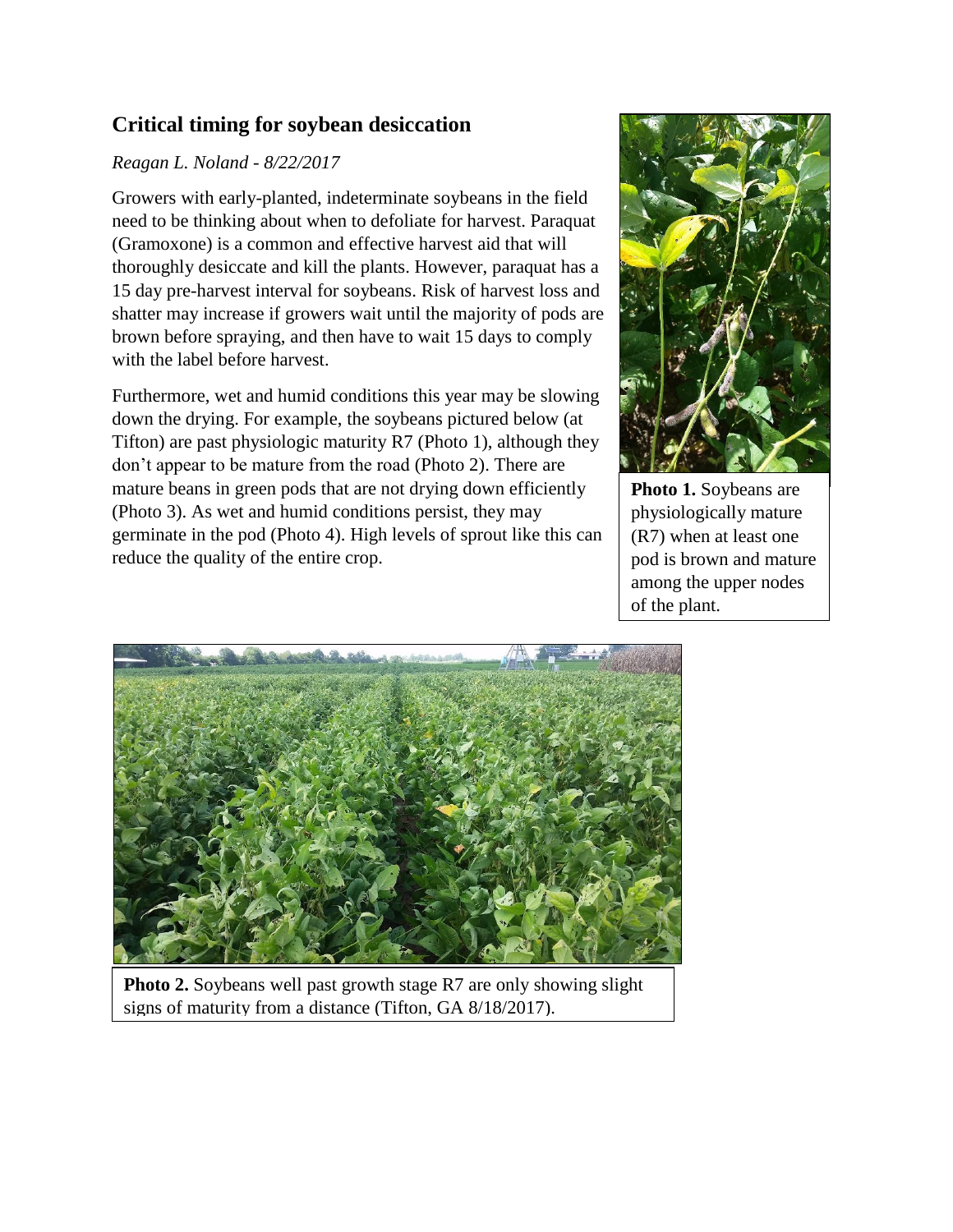

**Photo 3.** Green soybean pod (left) split open (right) to see the beans are mature and only need to dry down.



**Photo 4.** Soybeans sprouting in the pods while they are still green.

It is important to scout fields frequently and pay close attention to these details. From a distance, the soybeans may not appear mature enough until it is too late to optimize harvest potential. Refer to the soybean reproductive growth stages (Table 1). **When soybeans reach R7 (and certainly if sprout is occurring) harvest aid needs to be applied.** 

Paraquat can be applied at the maximum rate labeled for soybean harvest aid. Be aware that some products contain two pounds of the active ingredient per gallon, while others contain three pounds per gallon. Examples include Gramoxone SL (2 lbs/gal) vs. Parazone 3SL (3 lbs/gal). Encourage growers to always check the label to ensure they know exactly how much they are applying. Paraquat should be applied with a crop oil/surfactant, and high spray volume (at least 20 gal/acre) is recommended to achieve ample coverage and thorough desiccation of the plants.